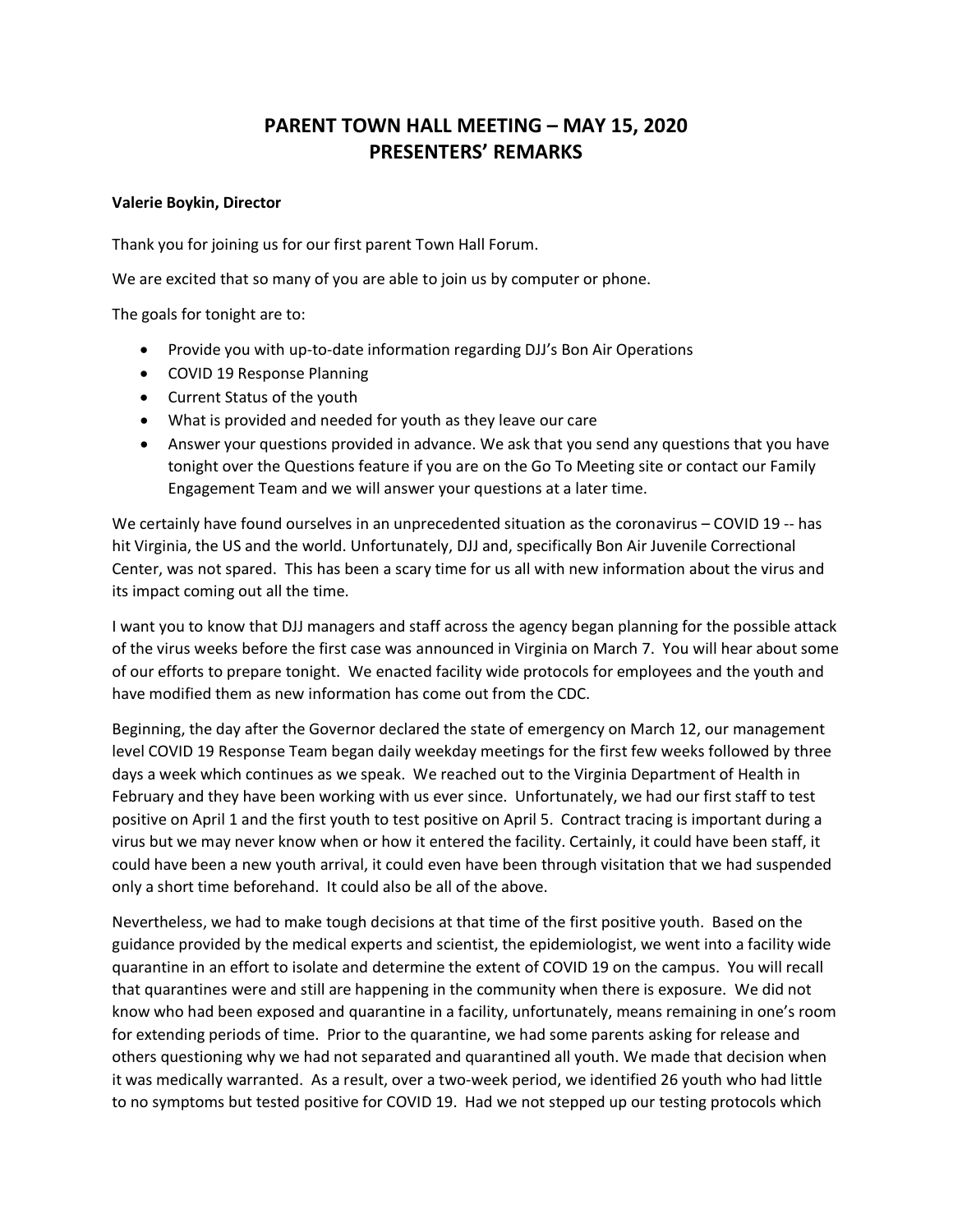exceed those in the community we may have never known that they had the virus. You will hear more about those protocols from our health officials. The quarantine lasted a little over two weeks as our outside professional cleaning crew was delayed in returning to the facility to finish the deep clean in the living areas. You will hear more about our cleaning efforts as well.

I am happy to report that as a result of the quarantine, we believe that we have slowed the spread of the virus. We have only had three additional youth to test positive following the quarantine and all but two of those youth live in 4 of our 14 housing units. All youth have fully recovered. The Health Department advises us that we can only slow the spread and just like in the community, it will take some time to be totally gone or eradicated. We have not had a youth to test positive in nearly two weeks. However, we are not out of the woods and neither is the rest of the country, unfortunately. We do hope that we have hit our curve, the highest numbers.

You have heard a lot in the media about releasing youth. I want you to know that DJJ does not have the authority to release most of the youth at Bon Air. The Courts maintain that authority. I will say that we began looking at the release status of youth in March and continue to do so today. We have been able to reduce the population by about 15% and if appropriate will continue to see when and where others might be released.

It seems that COVID 19 is here with us for a while. The experts cannot tell us when it will be gone but I need for you to know that your child's health and well-being along with the employees of this agency is a priority to us and we will continue to do all in our power to ensure their well-being.

## **Mark Murphy, Health Services Director**

Health Services encompasses medical, dental, nursing, and the behavioral services unit.

Our health services team has been meeting daily to ensure we have a well thought out and coordinated response to the virus that takes into consideration all or our residents' health needs. We have also been in frequent contact with the Virginia Department of Health to review our plans and seek the latest guidance.

To give you more detailed information about our response to the virus and what we have seen so far, I am going to turn you over to Dr. Christopher Moon, our medical director. He will be followed by Dr. Robin Binford-Weaver, our Behavioral Services Unit Director. She will share with you about our mental health team's work during this time.

## **Dr. Christopher Moon, DJJ Chief Physician**

Hello, I'm Dr. Christopher Moon, the chief physician with the Virginia Department of Juvenile Justice. I've been with the department over 10 years now. I'm a board certified family practice doctor, a member of the American college of correctional physicians, and a certified correctional healthcare provider.

## What is COVID-19?

As I'm sure most of you know, COVID-19 is the illness caused by the Coronavirus, also known as SARS-COV-2. This is a new coronavirus that has spread throughout the entire world.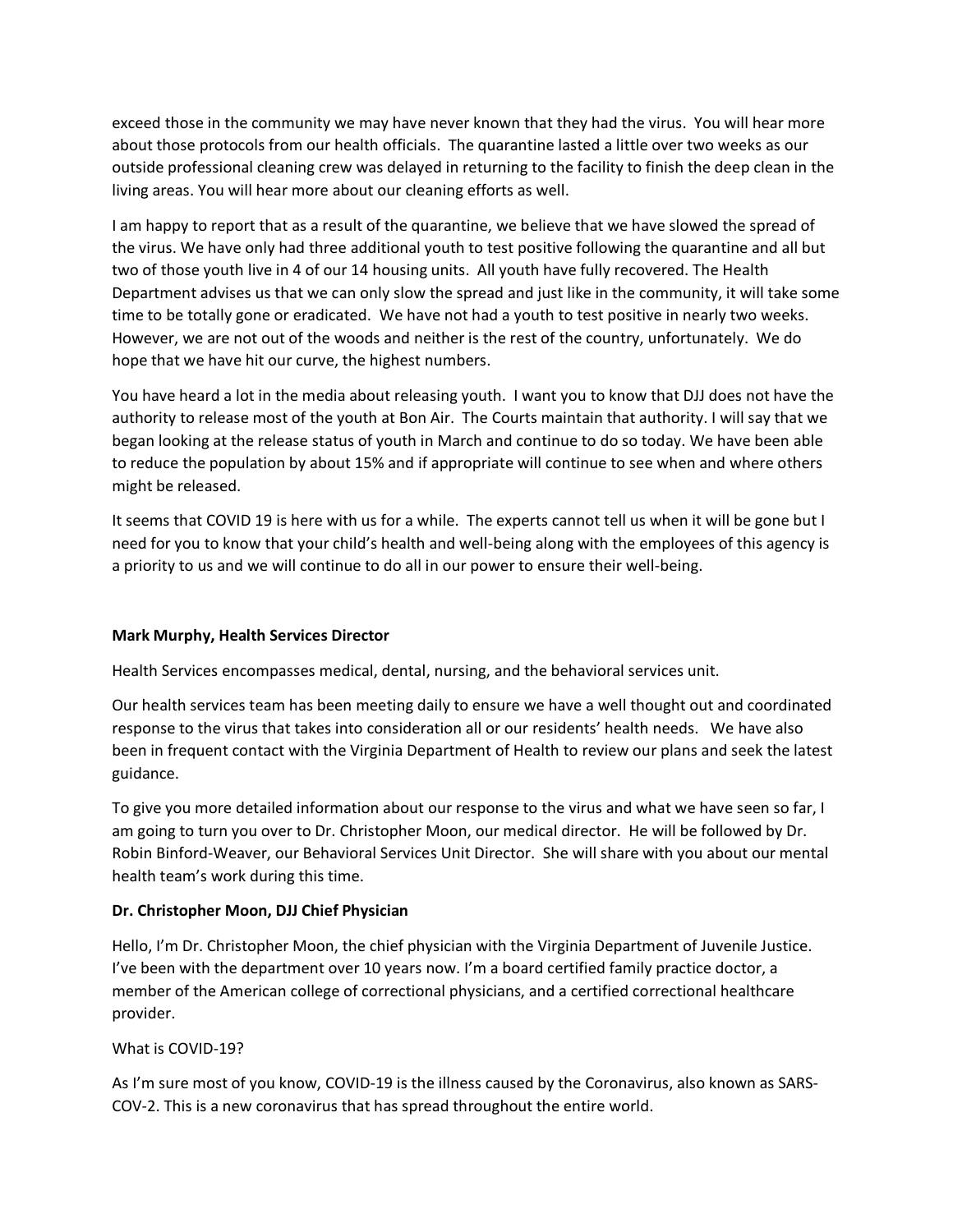It spreads through respiratory droplets, person-to-person in close contact, usually within 6 feet. It can be spread through coughing, sneezing, or even talking. You can also get it by touching a surface or object that has the virus on it, then touching your mouth, nose, or eyes, though this is not thought to be the main way the virus spread.

There is currently no vaccine against COVID-19.

I want to start by giving you a brief timeline of the virus including the steps that we took as an agency.

COVID 19 first was reported in Wuhan, China by the Wuhan Health commission on December 31, 2019. On January 5<sup>th</sup> the World Health Organization first published on the new virus.

The WHO first reported evidence of human-to-human transmission on January 22, 2020.

The department of Juvenile Justice first met to discuss COVID-19 on February 27, 2020.

On March 10<sup>th</sup> DJJ established a 4 stage COVID-19 response plan.

On March  $11<sup>th</sup>$ , the WHO made the assessment that COVID-19 can be characterized as a pandemic.

On March 12<sup>th</sup> we met with the Virginia Department of Health.

On March  $13<sup>th</sup>$  we activated a number of precautions to reduce the risk of virus entering or spreading within the facility.

Visitation was suspended.

We began a mandatory temperature checks and COVID 19 questionnaires at front entry of the Bon Air Juvenile Correctional Center. Any staff with fever and or positive screening was reviewed by a medical provider and if indicated not allowed to enter the facility.

We began requiring all transfers to be screened for COVID-19 prior to being sent to Bon Air.

On March 15<sup>th</sup> we stopped all mixing of units.

On March 16, we began checking resident temperatures every three days.

Governor Northam issued a statewide stay at home order on March 30.

On April 3, we had our first confirmed COVID-19 positive youth.

On April 6 we went on facility wide lockdown to stop transmission within units.

On that same day through the advice of the local health department, we began screening our entire population twice a day.

Normally a temperature is considered a fever if it is greater than 100.4 degrees, however we are testing for COVID-19 in all residents with a temperature 99.0 or greater. With the help of the health department and the state lab we have a quick turnaround with results and are able to isolate those residents that test positive in accordance with the health department recommendations.

We test residents for the coronavirus through a nasal swab. It tests directly for the virus through PCR. This is a test that takes the virus if it's present and makes it detectable.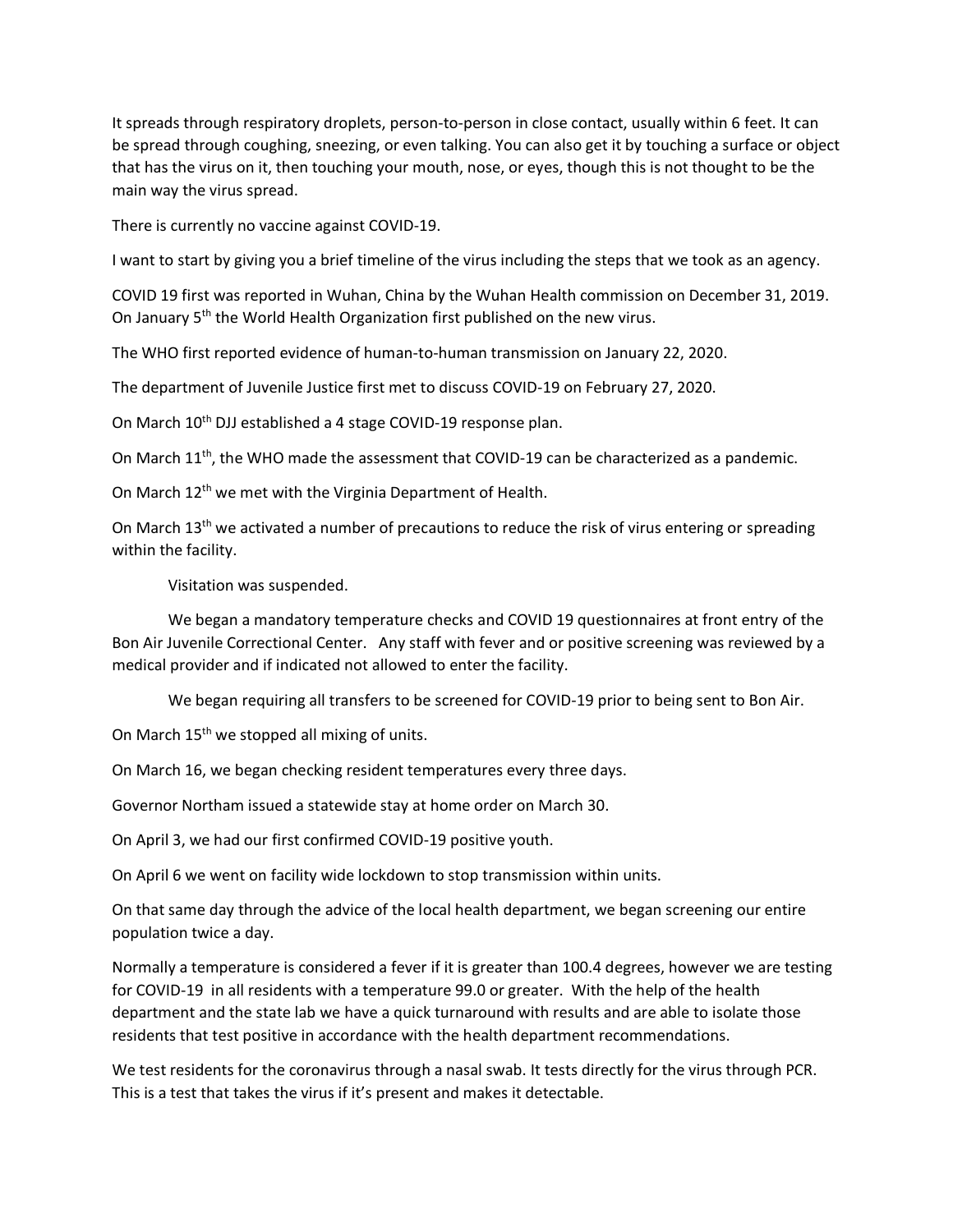We tested 125 residents, with a total of 29 residents testing positive. All 29 residents recovered. Most were asymptomatic. The few that did have symptoms had a mild flu-like illness.

In the overwhelming majority of the positive cases we've had, the temperatures were only between 99.0 and 99.9. Very few residents who were positive had temperatures greater than 99.9 degrees.

Most of the residents were asymptomatic.

We currently have no active cases of COVID-19, and have not had any reported in the last four weeks.

### **Dr. Robin Binford-Weaver, Behavioral Services Manager**

Good evening. My name is Dr. Robin Binford-Weaver and I am the Director of the Behavioral Services Unit (BSU) for the Department of Juvenile Justice. I am a Licensed Clinical Psychologist and I have been with the agency for 16 years. I began my career with the agency working at the Bon Air JCC as a therapist working with youth, many of whom had significant mental health issues.

My current role within the agency is to ensure that we have qualified clinicians at the facility who can effectively meet the mental health needs of our youth. Every residential living unit has a BSU staff assigned to it with a minimum of master's level training in psychology, social work, or counseling. BSU is responsible for conducting evaluations of residents and providing individual, group, and family therapy to residents and families.

Upon admission to Bon Air, every youth is assigned a therapist. Each youth works with his respective therapist to develop a mental health treatment plan to address his individual needs. All youth also have a Comprehensive Reentry Case Plan to address their overall case planning needs. All residents have access to their therapists and work with them on their individual goals. Throughout the period of quarantine, BSU staff were on campus in a rotating fashion in keeping with efforts to minimize resident and staff exposure. BSU checked on residents and worked with treatment teams to assess and respond to residents' needs and concerns, as indicated and/or requested.

Due to appropriate prioritization of medical and public health needs, the focus of BSU clinicians with residents was on maintaining mental health stability. During that period, group treatment services were suspended. Now that the medical and public health issues have abated, the full complement of BSU services are available to residents again. Residents are engaging regularly with their therapists to address mental health issues and treatment needs such as aggression management, substance abuse treatment, and sex offender treatment, as already outlined in their existing treatment plans. Additionally, there is always someone on-call to address crises. And finally, residents have and will continue to always have access to psychiatric care.

I hope that, while brief, this summary gives you a better idea about the clinical services available to residents.

#### **Russell Jennings, Superintendent, Bon Air Juvenile Correctional Center**

My name is Russell Jennings Superintendent Senior at Bon Air Juvenile Correctional Center. My role is to oversee the facility daily operation. As Superintendent and a father of two, I clearly understand your concerns during these unforeseen circumstances. Back in early March, we implemented measures to reduce the risk of COVID-19 from spreading through the facility. We implemented temperatures check for all staff entering the facility. Nurses are posted out in the lobby area checking staff temperature, and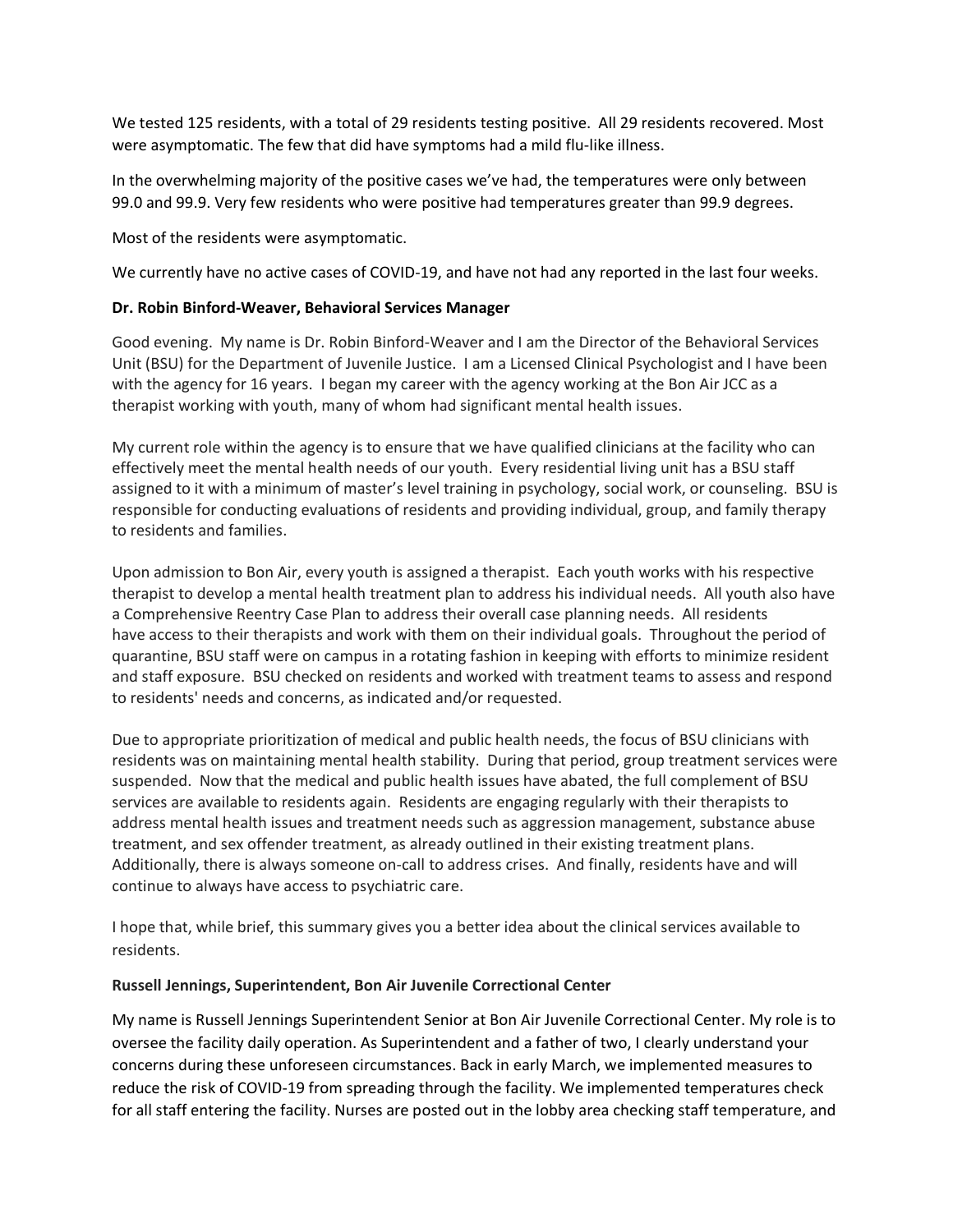any staff displaying an elevated temperature are sent home and advised to seek medical attention. All staff must wash their hands, and use had sanitizer before entering into the secure environment.

As we learned more about COVID-19 we implemented more safety protocols to reduce the risk of COVID-19 from spreading within the facility. My team is working hard daily to ensure the safety protocols we implemented are conducted daily. Example of some safety protocols we have implemented:

- Cloth face mask for staff and residents
- Housing unit cleaning protocols
- Sanitizing shower protocols
- After-work protocol
- PPE removal protocol for staff
- Disinfection of staff footwear

We also implemented a social distancing protocol to allow residents out of their rooms onto the open dayroom area in groups of two. Residents must wear their cloth facemask while out on the pod floor at all times. Staff continue to reiterate to residents the importance of wearing their cloth facemask and social distancing themselves.

We are in discussion on when we will resume visitation. Meanwhile, resident can make unlimited phone calls using our Globel Tel Link (GTL), and write unlimited letters.

## **Dr. Melinda Boone, Interim Superintendent/Education Consultant**

I am Dr. Melinda Boone, Interim Superintendent for the Department of Juvenile Justice. Prior to this position, I served 10 years as a superintendent of schools for two different urban school districts in Massachusetts and Virginia.

On March 13, Governor Ralph Northam announced the initial two-week school closure for all schools across the Commonwealth, including the Yvonne B. Miller High School at Bon Air JCC. Prior to the end of those two weeks, Governor Northam announced that all schools would be closed for the remainder of the 2019-2020 school year. Initially, learning packets were developed by the teachers for the students that provided enrichment, as well as activities to address skills gaps.

The Virginia Department of Education developed guidance in support of school districts and schools providing for continuity of education during the closure. The goal was to ensure that high school seniors would be able to complete graduation requirements and that students in other grades would complete courses for promotion to the next grade. At the same time, the US Department of Education granted a waiver to the state allowing Standards of Learning (SOL) tests to be canceled for this spring. Students can meet the verified credit requirements that normally would have happened as a result of the SOL tests, through the awarding of Locally Awarded Verified Credits. Additionally, the Virginia General Assembly waived a few other graduation requirements for seniors in the Class of 2020 such as completion of a fine arts or CTE course.

The DJJ Division of Education developed a Continuity of Learning Plan that is now being implemented and includes students being able to resume their online courses through the Edgenuity program. Learning packets are provided for elective, CTE, and post-secondary courses and for students with disabilities to address their Individualized Education Plans.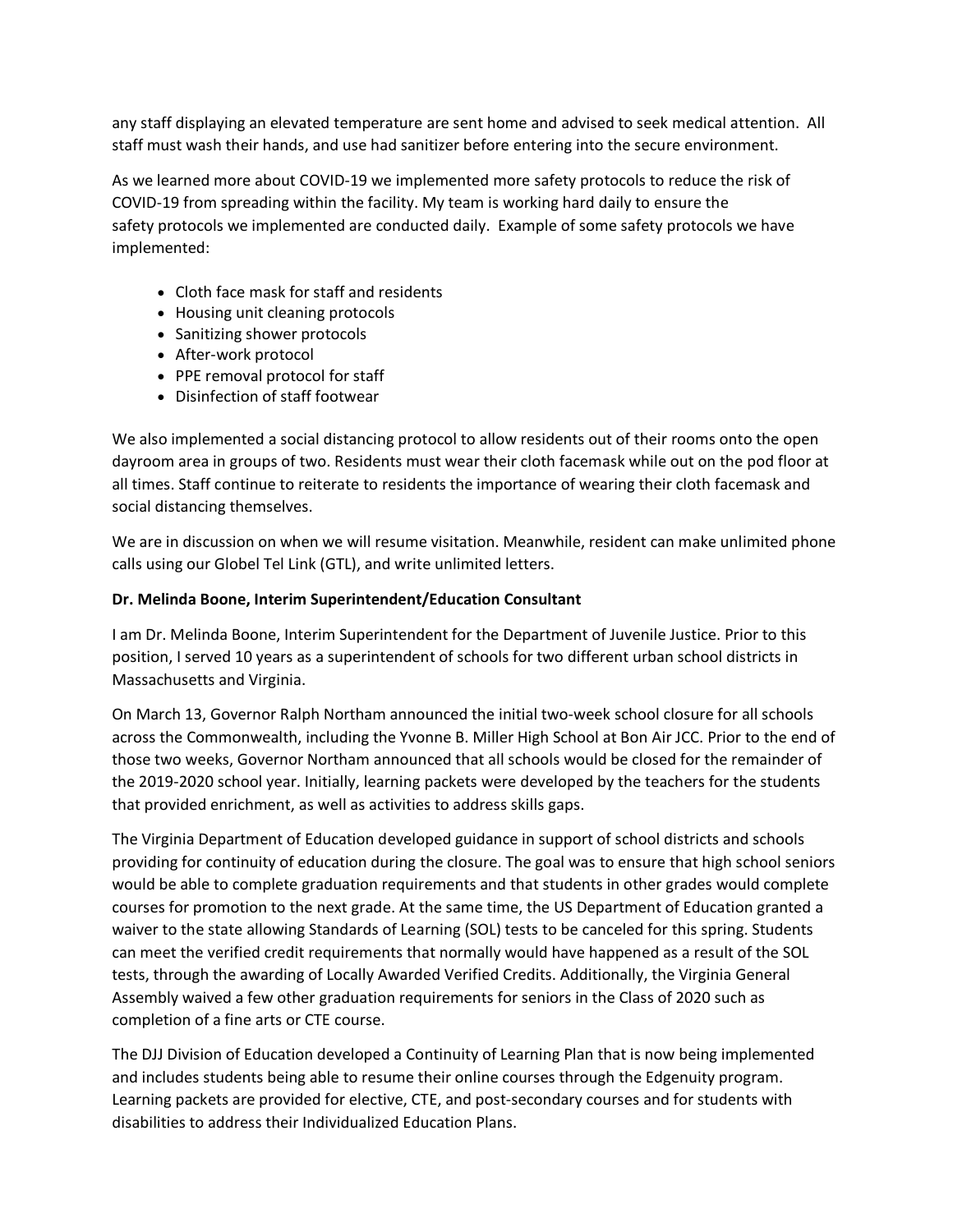## **Linda McWilliams, Deputy Director, Community Programs**

Good Evening, I am Linda McWilliams, the Deputy Director for Community Programs. The Community Programs Division provides supports and services to youth beginning at intake, during probation, commitment and transition from commitment and parole supervision.

Community Division staff remain involved in release planning for your child throughout their stay at Bon Air. This support and communication occurs through treatment team involvement, visits with youth, and ongoing communication with you. Working with residential staff release planning for your child begins at commitment.

The manager for the department's continuum of services works with providers to ensure that treatment services needed for your child's successful transition are secured and in place at the time of need.

Parole supervision and contacts during this period of pandemic has been modified; but will still require a face-to-face meeting with you and your child on the day of release from Bon Air. Follow up services may include in-person meetings, video and audio calls and ongoing accountability for adherence to parole expectations. You will note changes at court buildings requiring screenings for the COVID-19 virus and modifications within our offices to provide for your protection as well as that of our staff. We ask that you and your child wear a mask and observe social distancing when you attend scheduled meeting.

Please remind your child that the good sanitation habits they have been practicing at Bon Air are essential for their health and the health of the family when they return to the community (hand washing, social distancing, face coverings, and limited travel/movement will still be required).

As we all know, you, the parents and guardians, are so essential to your child's success and we recognize that the transition period requires a lot of support. At this time I would like to introduce you to Ashaki McNeal, Manager of the Reentry Services Unit. She will share the important role of the unit in providing another level of support to you and your child.

## **Ashaki McNeil, Manager, Reentry Services Unit**

Good afternoon. I am Ashaki McNeil, the Department's Reentry Program Manager. My role is to bridge the gap between residential and community to support youth and their families as they reenter the community.

My team consists of five reentry advocates assigned by regions. Their role is to provide support and assistance for young people as they transition to the community. For more information on who is assigned to your region, please ask your child's parole officer or counselor or feel free to contact me. My contact information is also provided in today's presentation.

My team also includes Diane Leiter who is participating on this call. Diane is the Family Engagement Coordinator and her role is to build and enhance partnerships between families and DJJ to ensure families remain connected to young people while in commitment. Tamla Brookins, our Family Advocate, is also on this call. Her role is to ensure the family's voice is represented and to provide support to families as you navigate the system.